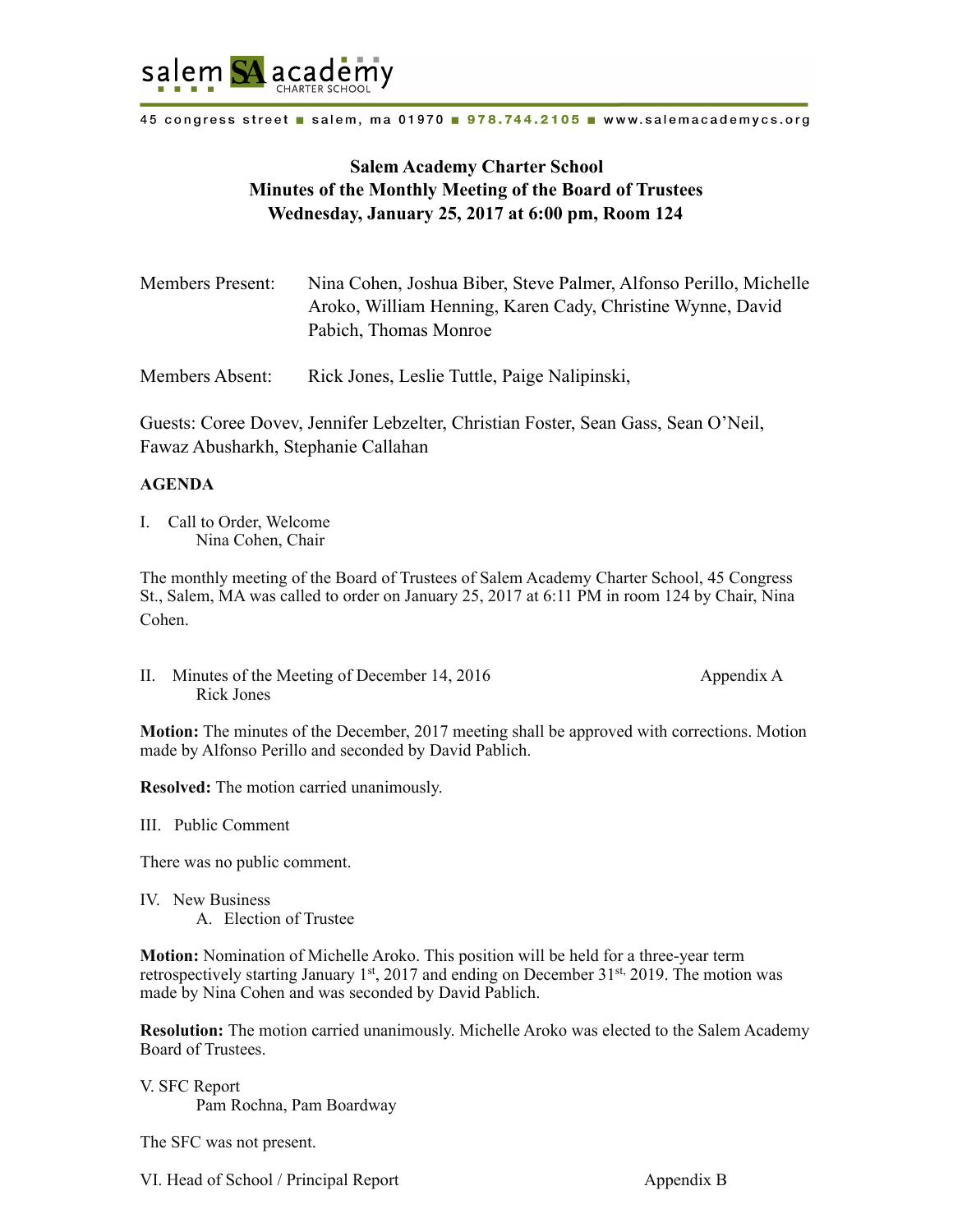

## 45 congress street a salem, ma 01970 a 978.744.2105 a www.salemacademycs.org

## Stephanie Callahan / Sean Gass

Lower School:

Stephanie Callahan outlined the partnership that Salem Academy Charter School has built with the Achievement Network. Salem Academy students have produced positive results for Quarter 2. Lower school staff will continue to use the ANet data and other resources to track student progress throughout the year.

Upper School:

 $2016$  was the first year that 9<sup>th</sup> graders took the PSAT alongside the 10<sup>th</sup> graders. Sean Gass described the PSAT tests and outlined the upper school developments on these assessments. These tests will help teachers and staff track growth not only throughout the year but also across grades and school years.

Salem Academy is currently looking to fill a few open positions in the upper school. Discussion ensued around best practice strategies for hiring and support for Salem Academy teachers. A combination of both internal and external support is being provided to new staff.

VII. Executive Director Report Appendix C Sean O'Neil

The enrollment for Salem Academy is stable. The enrollment cap for Salem Academy is 480 students. Current enrollment numbers should stay the same next year. Sean O'Neil summarized the expected application and attrition number. Every year a letter is delivered to the general population. This year, the mailing will go out to around 700  $5<sup>th</sup>$  grade and 8<sup>th</sup> grade parents.

There was an open house last week and will be another on February 8<sup>th</sup>. Additionally, Erik Sayce has been utilizing new technology, Instagram and Snapchat, for marketing campaigns. Thomas Monroe and Christine Wynne added to the conversation with ideas for marketing opportunities.

Sean concluded by sharing his thoughts on expanding Salem Academy's cap number in the future.

VIII. Committee Reports A. Development Committee Nina Cohen

Nina Cohen summarized the agenda and takeaways from the January 15th Development Committee meeting. The big initiative is fundraising the remaining \$80,000 for the new arts center.

There are also a number of important dates coming up:

Regular board meetings will take place on January to June 2017 are on Feb. 15, March 22, April 19, May 24 and June 21, 2017.

Interviews for ED finalists will be on February 8.

The school wide Lottery for places in the 6th and 9th grade classes is on March 8.

The Institute for Trustees, sponsored by Essex County Community Foundation, is on March 25, 2017.